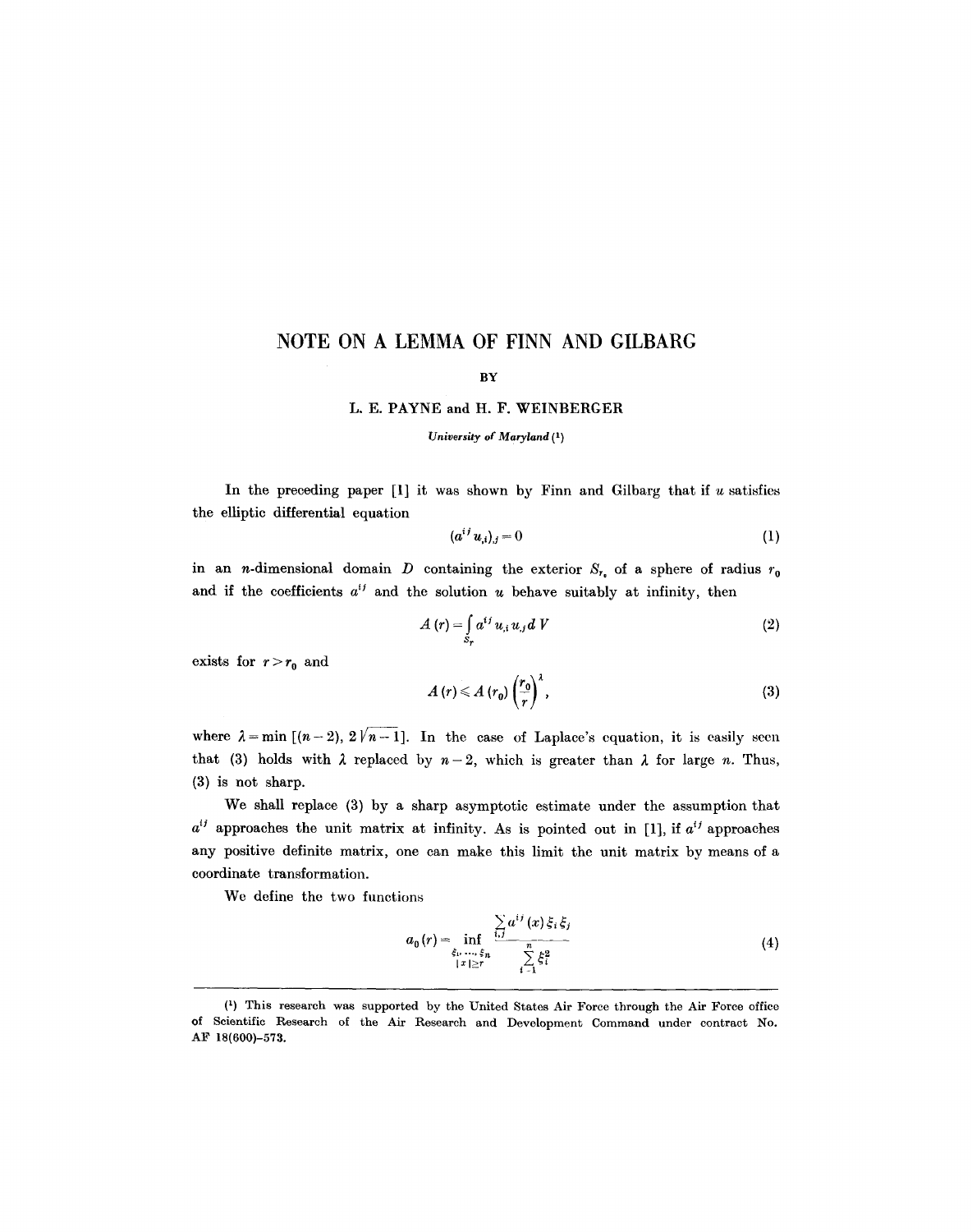and

$$
a_1(r) = \frac{1}{r^2} \sup_{|x|=r} \sum_{i,j} a^{ij} x^i x^j,
$$
 (5)

where  $|x|$  is the length of the vector x.

We assume that  $a^{ij}$  approaches the unit matrix in the sense that  $a_0$  and  $a_1$ approach 1 as  $r \rightarrow \infty$ .

Let  $D_R(r)$  be the Dirichlet integral of u over the annular region between spheres of radii r and  $R > r$ . Clearly  $D_R(r)$  increases with R, and by (4)

$$
D(r) = \lim_{r \to \infty} D_R(r) \leq A(r)/a_0(r). \tag{6}
$$

We now write

$$
D_R(r) = \int\limits_{S(1)} \left[ \int\limits_r^R \left( \frac{\partial u}{\partial \varrho} \right)^2 e^{n-1} d\varrho \right] d\Omega + \int\limits_r^R e^{n-3} \left[ \int\limits_{S(1)} |\operatorname{grad}_{\Omega} u|^2 d\Omega \right] d\varrho, \tag{7}
$$

where  $S(1)$  is the surface of the unit sphere,  $d\Omega$  its surface element, and grad<sub> $\Omega$ </sub> u the projection of the gradient of  $u$  on the unit sphere.

$$
|\operatorname{grad}_{\Omega} u|^2 = r^2 \left[|\operatorname{grad} u|^2 - \left(\frac{\partial u}{\partial r}\right)^2\right].
$$
 (8)

By Schwarz's and Wirtinger's inequalities

$$
D_R(r) \geq \int_{S(1)} \left[ \frac{\left(\int_{\tilde{r}}^R \frac{\partial u}{\partial \varrho} d\varrho\right)^2}{\int_{\tilde{r}}^R \frac{d\varrho}{\varrho^{n-1}}} \right] d\Omega + (n-1) \int_{\tilde{r}}^R \left[ \int_{S(1)} u^2 d\Omega - \frac{1}{\omega_n} \left( \int_{S(1)} u d\Omega \right)^2 \right] \varrho^{n-3} d\varrho
$$
\n(9)

$$
\geqslant (n-2) r^{n-2} \int\limits_{S(1)} \left[ u(R) - u(r) \right]^2 d\Omega + (n-1) \int\limits_{r}^{n} \left[ \int\limits_{S(1)} u^2 d\Omega - \frac{1}{\omega_n} \left( \int\limits_{S(1)} u d\Omega \right)^2 \right] \varrho^{n-3} d\varrho, \quad \Bigg|
$$

where  $\omega_n$  is the area of  $S(1)$ . Since both integrals on the right are non-negative, each is separately bounded by  $D_R(r)$  and hence uniformly in R by  $D(r)$ . By considering the first integral for r sufficiently large and  $R > r$ , we see that  $u(r)$  considered as a function on the unit sphere converges in the mean square sense as  $r \rightarrow \infty$ . This implies that the limit of  $\int u(r) d\Omega$  exists. By adding a suitable constant to u, we 8(1) may make this limit zero. We suppose this to have been done.